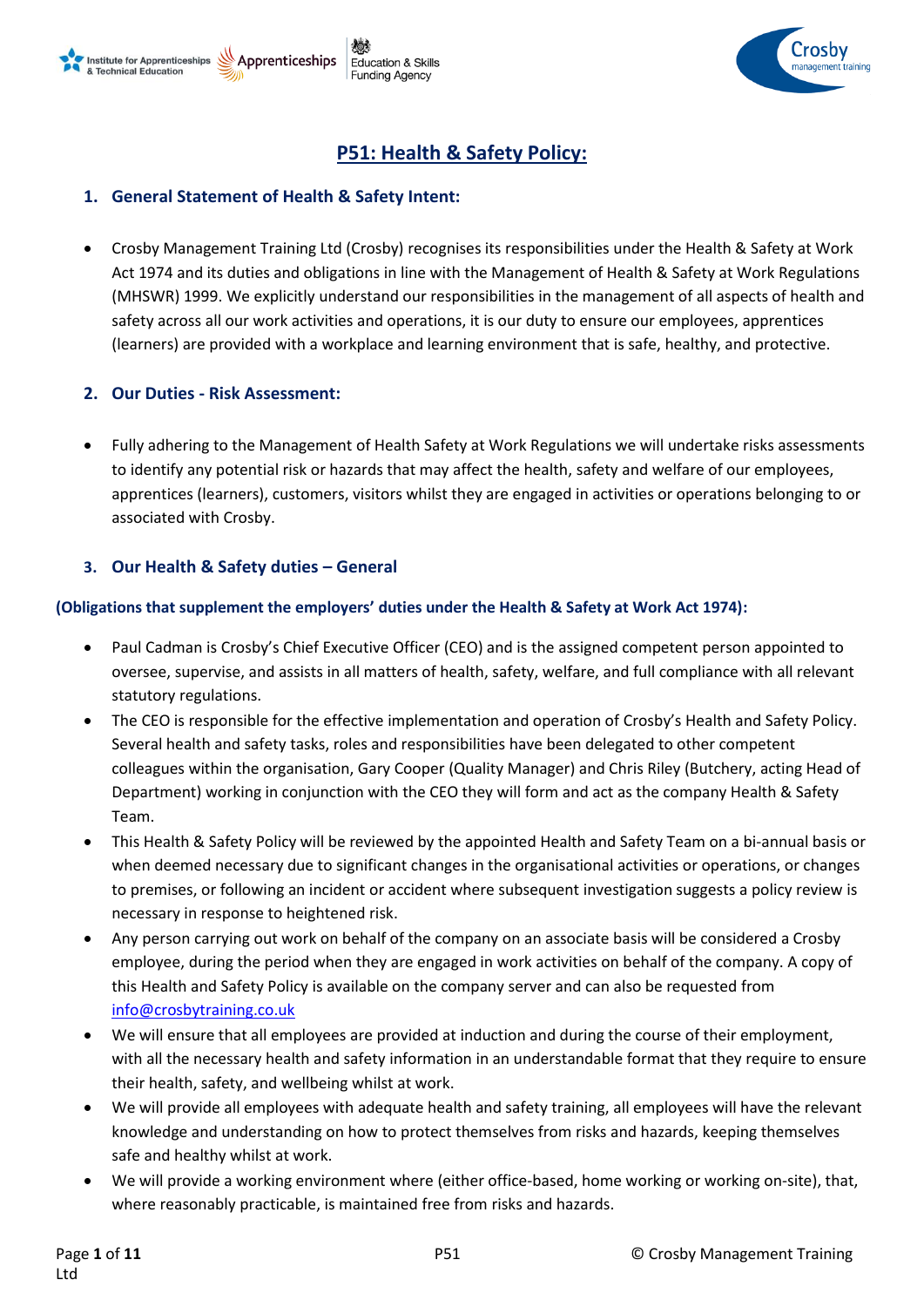



- We will provide additional health and safety training, instruction or supervision that is deemed to be necessary to ensure the safety of employees and apprentices (learners).
- We will provide adequate arrangements and facilities for the welfare of our employees and apprentices (learners) in line with the Health & Welfare at Work (general application) Regulations 2007.
- We will provide and maintain appropriate arrangements for the emergency evacuation of Crosby's and our Clients premises in the event of fire or any other emergency.
- Competent health and safety persons will carry out any necessary accident or incident investigations, where necessary all injuries resulting from accidents or incidents will be reported in line with the Reporting of Injuries Diseases and Dangerous Occurrences Regulations 2013 (RIDDOR).

## **4. Our Employees Duties-General**

## **(Obligations that supplement the employees' duties under the Health & Safety at Work Act 1974):**

- Report any accidents and injuries or any relevant health and safety failings.
- Report any dangerous occurrences or near-miss accidents.
- Use equipment in accordance with their training and instruction, ensure all work equipment is maintained in a safe serviceable condition.
- Take reasonable care of their own health and safety and the safety of anyone affected by their work or actions.

## **5. General Health & Safety Policy:**

## **Introduction:**

At Crosby the health, safety, welfare and wellbeing of our colleagues, apprentices (learners), visitors, and contractors (consultants), is essential. We will take steps where reasonably practicable, to ensure the highest standards of health and safety providing everyone associated with our services and operations with a working and learning environment that is safe, protective, free from hazards and risks.

## **At Crosby it is our aim to:**

- To promote and foster a culture of outstanding health and safety practices and performance.
- Accurately and promptly identify and control risks to health and safety that arise from the work and learning activities that we provide.
- Encourage all colleagues and learners to engage in discussions on all matters that may affect their health, safety, and well-being.
- Provide colleagues and learners with a good standard of health and safety training, instruction, information, advice, and guidance to enable them to keep themselves and others safe.
- Ensure all colleagues actively contribute to the development of the organisational Health and Safety Policy, the policy is owned by all colleagues who are fully committed to ensuring this policy is fully always implemented and adhered to.
- Where necessary carryout risk assessment to prevent workplace/related accidents and ill-health.
- Provide a safe and healthy working environment/condition providing suitable and adequate welfare facilities.
- Provide all colleagues with the correct personal protective equipment (PPE) that they require to carry out their work safely.
- Ensure all company/work equipment is frequently tested and maintained in a safe serviceable condition (electrical or otherwise), in accordance with the Provision and Use of Work Equipment Regulations 1998.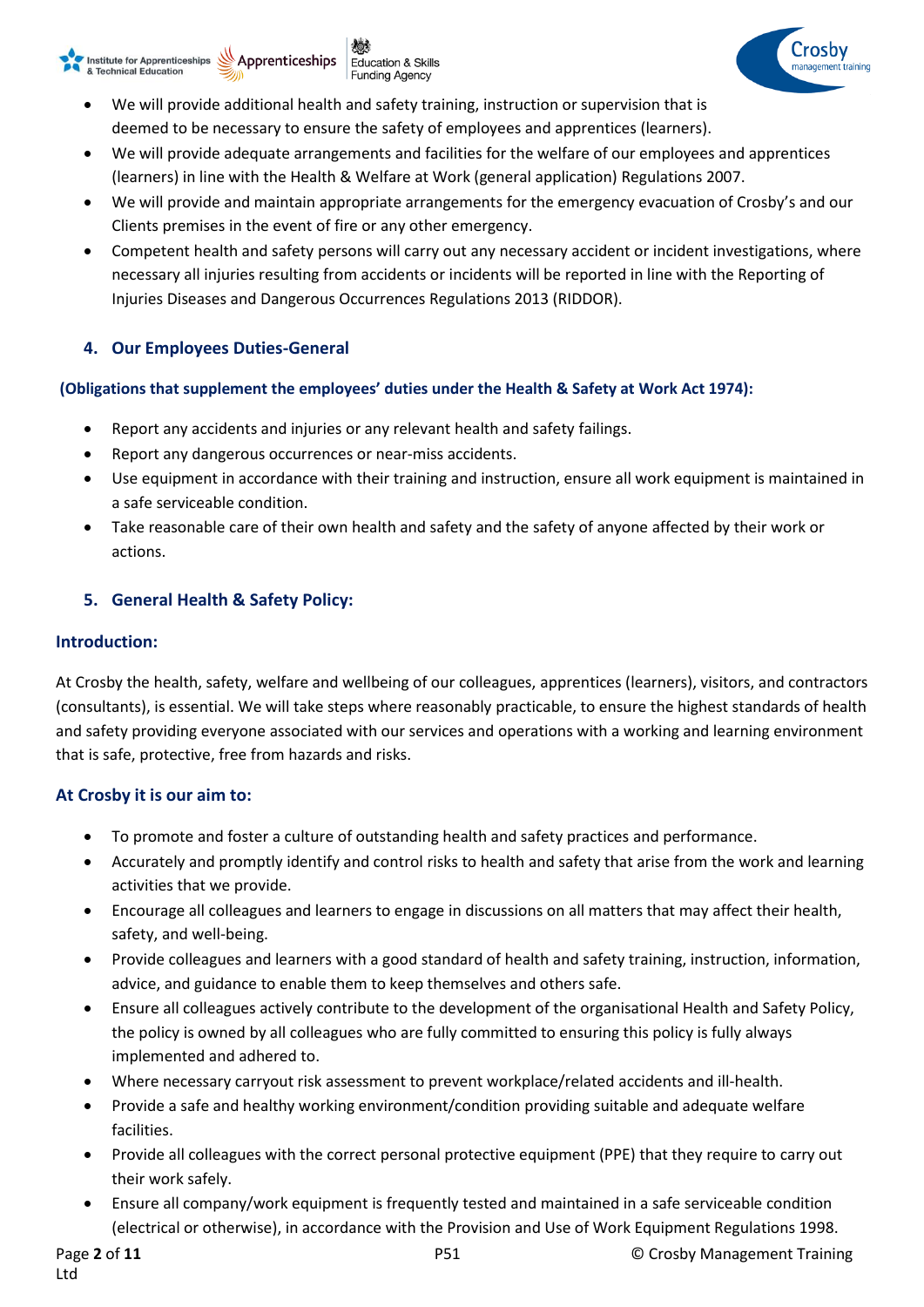



## **6. Promotion of the policy (fostering a companywide commitment to health and safety).**

- All new employees, apprentices (learners) will receive a full health and safety induction and appropriate level of health and safety training where the policy details are fully explained along with the Crosby Management Training high expectations for compliance with the highest standards of health and safety.
- Relevant health and safety training is effectively embedded and contextualised within the curriculum, updated where required by the dedicated curriculum leaders.
- Health and safety is robustly discussed and promoted during the apprentices progress reviews, reviewers appropriately examine the apprentices (learners) health and safety knowledge and understanding on how to keep themselves safe in their learning and their working and environments. The apprentices progress reviews also provide the opportunity to discuss or report any health and safety concerns the apprentice may have.
- We encourage the active participation of all colleagues in all maters of health and safety through departmental and companywide standardisation meetings, this supports a culture and mindset of "health and safety always come first".
- Leaders and managers are dedicated and committed to upholding the highest standards of health, safety, and wellbeing, they are actively engaged in the continuous improvement of health and safety protocols and safe working practices.
- We promote a companywide culture that clearly defines and communicates that "health and safety is everyone's responsibility," good health and safety leadership encourages all colleagues not become disassociated or complacent with regards to health and safety, this approach maintains a high level of commitment ensuring that health and safety is at the forefront of everything we do.
- We encourage transparent and open discussion with regards to all matters of health, safety and wellbeing, all colleagues are comfortable and confident in addressing and disclosing potential health and safety risks, all colleagues are attentive towards identifying risks and hazards and play an important part in the maintenance of a safe working and learning environment.
- We have developed and fostered a culture of health and safety accountability recognising that a lack of health and safety accountability can have a detrimental impact on our positive health and safety values.

### **7. Achievement of a companywide commitment to the Health & Safety Policy we will:**

- Operate a structured health and safety management framework, which defines the Health and Safety Policy, and the standards required to support the safe delivery of Crosby's services and operations.
- Comply with all relevant legislative and statutory requirements and where practical we will seek opportunities to promote higher standards of health and safety where required.
- Identify, and try to eliminate risks and hazards, where they cannot be eliminated, we will strive to minimise the risks as far as is reasonably practicable.
- Provide colleagues with appropriate safety and wellbeing information, advice, guidance, instruction, training, and supervision relevant to their role and responsibilities and the work they are carrying out.
- Demonstrate good leadership in all health, safety and wellbeing matters and ensure that colleagues at all levels take personal responsibility for their safety and wellbeing as part of their roles and responsibilities.
- Involve all colleagues in the development and review of the organisational health and safety policy.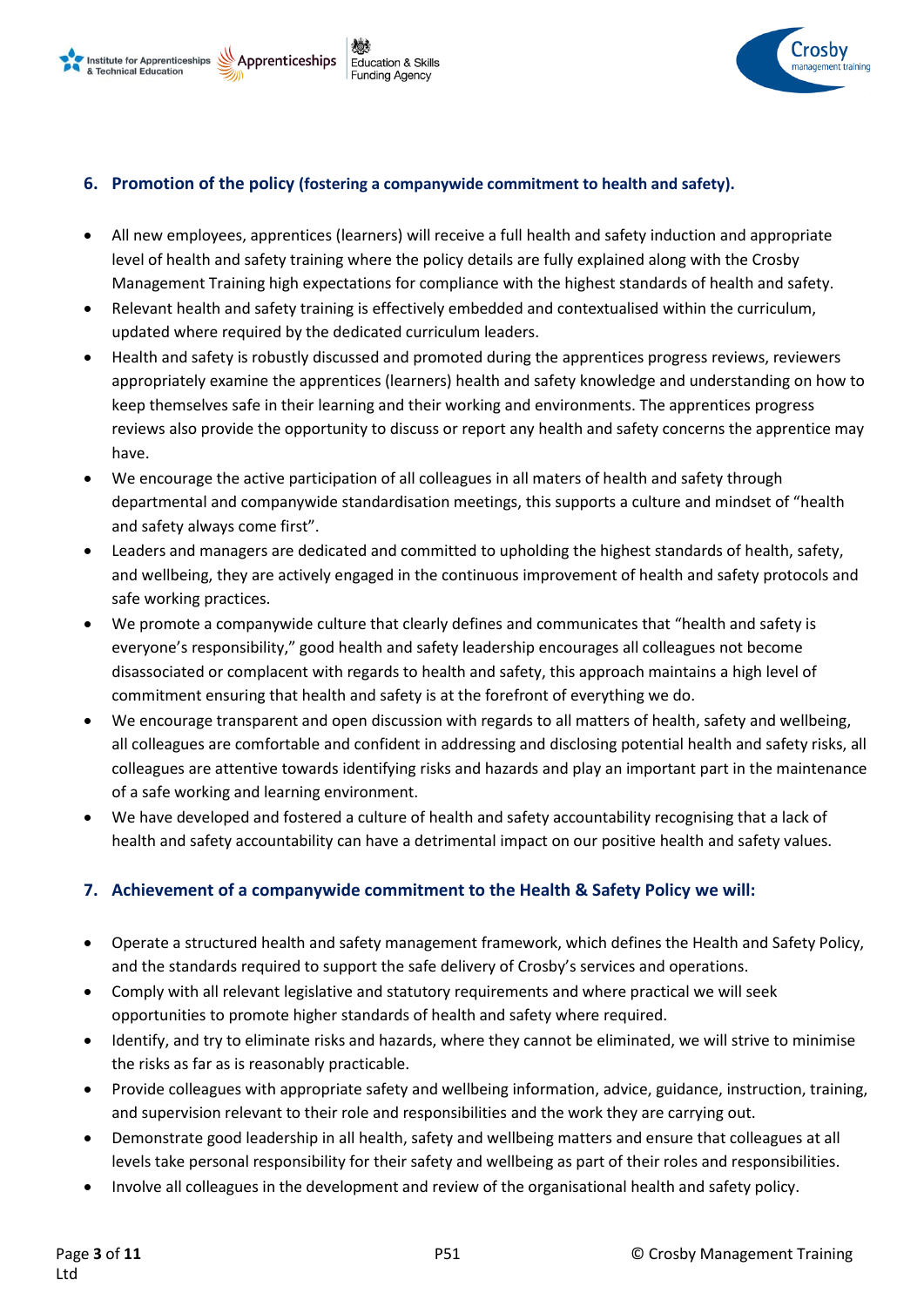

## **8. Implementation of the health and safety policy:**

This Health and Safety Policy serves our business has an effective practical guide for all colleagues, apprentices, (learners) on how we effectively manage health, safety, and welfare within our business and across our provision.

- We have set out clear responsibilities for colleagues, apprentices (learners) we have confidence that health and safety responsibilities are consistently carried out to the required standards.
- We frequently monitor whether colleagues, apprentices (learners) are following the lawful requirements, and guidelines and safe working practices set out in this policy.
- Colleagues frequently monitor the working and learning environments for risks and hazards and take responsibility for the continuous improvement of health and safety management.
- All colleagues and learners receive a detailed health and safety induction and training session. They receive a full and comprehensive overview of Crosby's health and safety policy.
- All new colleagues will undertake a period of work/job shadowing where they will be trained and supported in the implementation of the health and safety policy within their day to day working and training activities.
- In the situation where colleagues take on additional health and safety responsibilities, they will receive relevant and additional health and safety training in such roles as, First Aiders, Mental Health First Aiders, Risk Assessors, Fire Marshall, trainers delivering butcher knife skills and food standards training.
- The effective implementation of Crosby's Health and Safety policy is achieved through effective leadership and consultation with colleagues on all health and safety matters and by effectively listening and talking to colleagues, apprentices (learners) about:
- Health and safety and the work they do.
- How workplace risks and hazards are controlled.
- Understanding the most effective ways of providing health and safety information and training.
- Promoting effective consultation that allows colleagues, apprentices (learners) to raise concerns and influence decisions on the management of health and safety. We believe that our colleagues and apprentices are the best placed people to understand risks in the workplace by involving them in making health and safety decisions it supports a companywide culture that we take health and safety seriously.

## **9. Bringing the Health and Safety policy to all colleagues, apprentices (learners) attention by:**

- Including the policy in the company handbook, documented information, advice, and guidance.
- Covering and training out the policy during the employee and apprentices' induction.
- Including a copy of the policy with the employees' contract of employment.
- Posting the policy on the company website/intranet/notice boards.

By encouraging all colleagues to be involved in influencing health and safety through their own actions and play an active part in health and safety we benefit from a safer working and learning environment, effective collaboration with colleagues on all health and safety matters helps Crosby to manage health and safety in a practical way.

- Helping in the prompt identification of risks and hazards.
- Making sure that sure health and safety control measures are effective and practical.
- Increasing the level of commitment to working in a safe and healthy way.
- Increasing productivity, efficiency, and quality.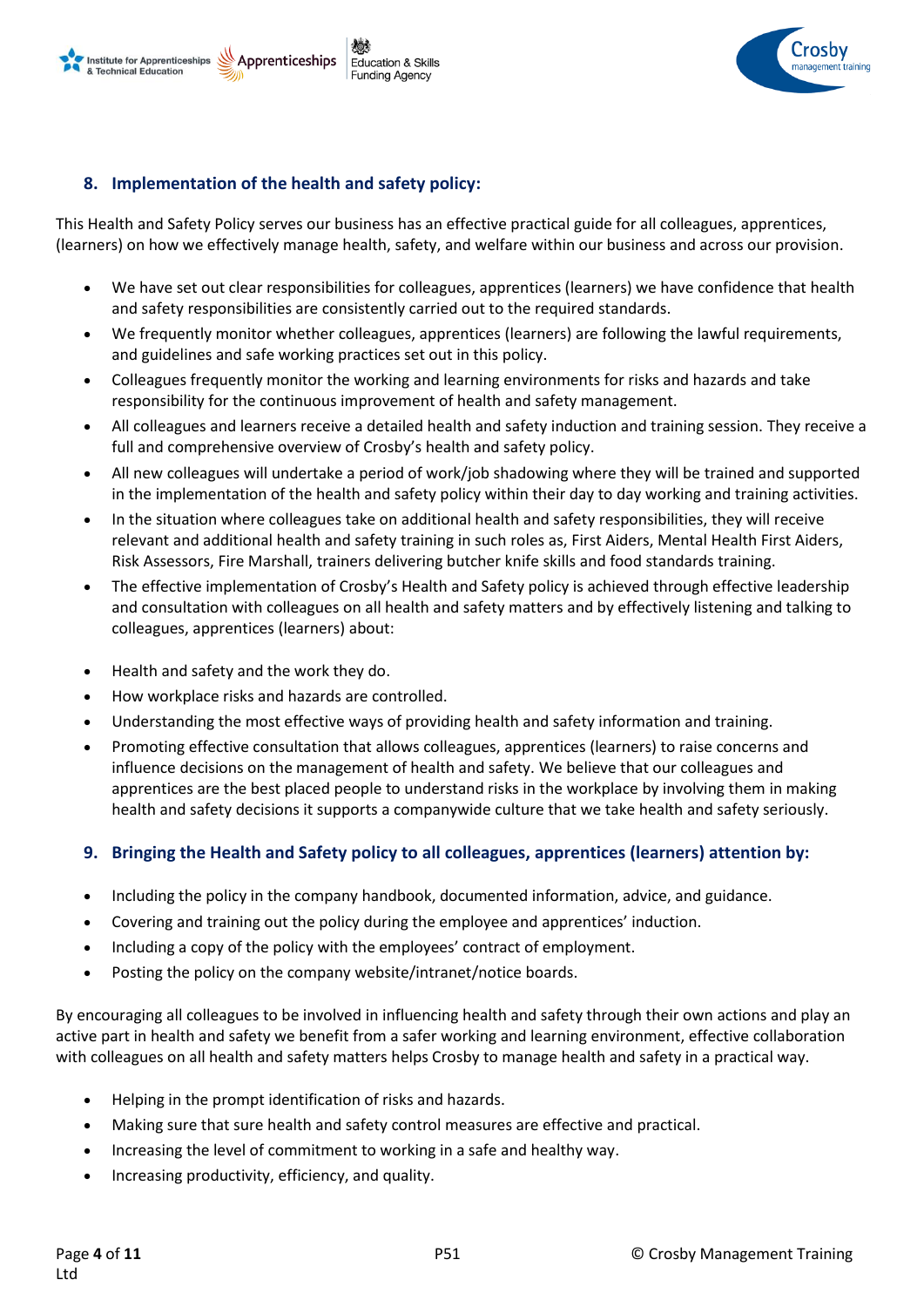

## **10. Health and safety arrangements for apprentices (learners):**

- Prior to any training taking place we will ensure that all employers of Crosby apprentices are made aware of their health and safety obligations under the Health and Safety at Work Act 1974. All apprentices will read and sign the (CMTF3) Health and Safety checklist ensuring they are fully aware of their employer's health and safety obligations to keep them safe. All employers will be asked to provide a current Employer Liability Insurance Certificate prior to the apprentice's enrolment and the delivery of any training.
- All business and employer's premises are safely maintained, furthermore all employer's premises in which colleagues are required to work/where apprentices are employed, will be assessed (using the form CMTF3) to identify risk or hazards threat may pose a threat to colleagues, apprentices, and learners, all working and learning environments will be deemed safe before any training takes place.
- All apprentices and learners undertaking Crosby learning programmes and qualifications will undertake a short health and safety induction and training session prior to commencing their programmes of learning.
- Following enrolment and induction all apprentices (learners) will receive specific ongoing health and safety training that is aligned to the qualifications, apprenticeship standards and the sectors that they work in.

## **11. Named Roles & Responsibilities for Organisational Health & Safety:**

#### **The Chief Executive Officer (Paul Cadman):**

The Chief Executive Officer (CEO) takes overall responsibility for organisational health and safety arrangements and ensuring the company's operations are always executed in such a manner as to ensure, so far as is reasonably practicable, the health, safety and welfare for all Crosby employees and anyone who may be affected by our organisation's activities.

#### **The CEO will:**

- Ensure there is an effective company policy and associated health and safety procedures that all employees, apprentices, learners, associates, and temporary workers are made aware of, fully understanding their own individual health and safety responsibilities.
- Allocate internal responsibilities for all organisational health and safety management systems.
- Provide an adequate budget and resources for effective organisational health and safety management.
- Monitor, measure and audit all organisational health and safety performance and reporting procedures on a bi-annual basis or more frequently if policies need to change or a serious health and safety issues arises.
- Provide Leadership on all health and safety matters by promoting and demonstrating the highest standards of health and safety practice and performance, ensuring all health and safety matters are analysed and effectively managed across the organisation.
- Ensure all employees are empowered and have the confidence to raise health and safety concerns with the management team and dedicated organisational health and safety representative.

### **The Organisational Health & Safety Representative (Gary Cooper):**

The management of health and safety at Crosby is the responsibility of the appointed competent health and safety representative: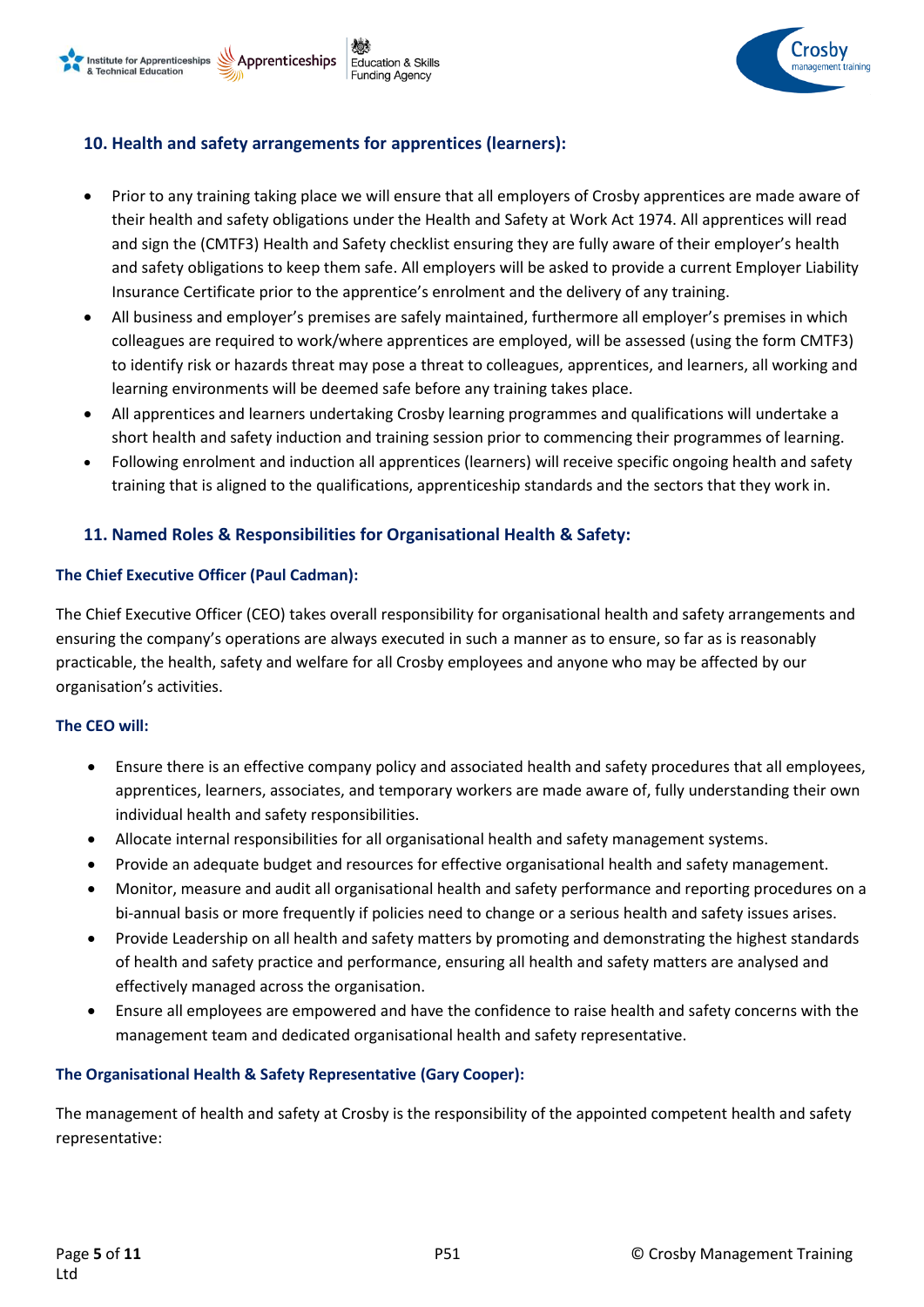## **The Health & Safety Representative will:**

Apprenticeships

Institute for Apprenticeships

& Technical Education

• Develop a clear overall organisational health and safety policy and statement of intent and facilitate all policy reviews.

**Education & Skills** 

**Funding Agency** 

- Provide informed recommendations to improve and update the Health and Safety policy and all associated procedures to enable our organisation to operate a safe system of working.
- Formulate and implement health and safety policies and procedures to ensure we fully comply with health and safety law. Keeping up to date with any relevant changes or amendments in health safety statutory legislation or standards that are relevant to our organisations business and operations.
- Facilitate or conduct risk assessments that may highlight any areas of potential risk that will be reduced though standardised risk assessment procedures and the identification and implementation of appropriate control measures. Using risk assessment effectively to develop and support safe systems of work based on the findings of risks assessments all risks assessments will be regularly reviewed.
- Ensure all employees are appropriately trained and fully conversant with all organisational health and safety policy, procedures. Provide appropriate training relating to the risks in their area of work, and how risks can be reduced or prevented. All employees will be fully aware of the organisational safe systems of work and receive and have access to all the relevant health and safety information and guidance to include their duties and responsibilities imposed by the heath and safety law.
- Conduct frequent safety reviews and assessments to ensure all organisational health and safety management procedures and policy are being maintained across the organisation.
- Ensure all employees understand the importance of [Personal Protective Equipment](https://www.highspeedtraining.co.uk/health-and-safety/personal-protective-equipment-training.aspx) (PPE) and made aware of the benefits of PPE, all employees will be issued with all PPE that is required to enable them undertake their work safely.
- Identify any trends in relation to accidents, injuries and near misses/dangerous occurrences and take appropriate actions to continuously improve organisational health and safety practices.
- Record and investigate all accidents, injuries and near misses/dangerous occurrences, reporting any serious workplace accidents, occupational disease and specified dangerous occurrences in line with the Reporting of Injuries, Diseases and Dangerous Occurrences Regulations (RIDDOR), liaising with the relevant enforcement bodies (HSE) if required.
- Provide all employees with health and safety information, advice, guidance, training, and awareness, allocating responsibilities for managing organisational health and safety at the appropriate levels ensuring those colleagues undertaking health and safety activities are competent, have their responsibilities are clearly defined, ensure they have received appropriate training and have the resources required to fulfil their health and safety duties effectively.
- Propose opportunities for the improvement of organisational health and safety management systems to the Quality & Performance Board, who support with decision-making with consideration to ethical, legal, and financial advice through the review of health and safety reports which includes the company's organisational health and safety annual report.
- Develop robust mental health awareness across all employees by providing access to relevant information, advice, and guidance, encouraging open conversations about mental health and the support available when employees are struggling offering appropriate workplace adjustments to employees who require them.
- Work effectively in collaboration with the senior management and leadership team to provide employees with good working conditions and ensure all employees have a healthy work life balance.
- Promote effective people management to ensure all employees have a regular conversation about their health and well-being with their mangers and leaders.
- Routinely monitor employee mental health and wellbeing by understanding available data, talking to employees, and understanding any relevant risk factors that may have a negative effect of mental health.
- Promote a positive health and safety culture through leading by example and challenging any unsafe working practices or behaviours.

Crosbv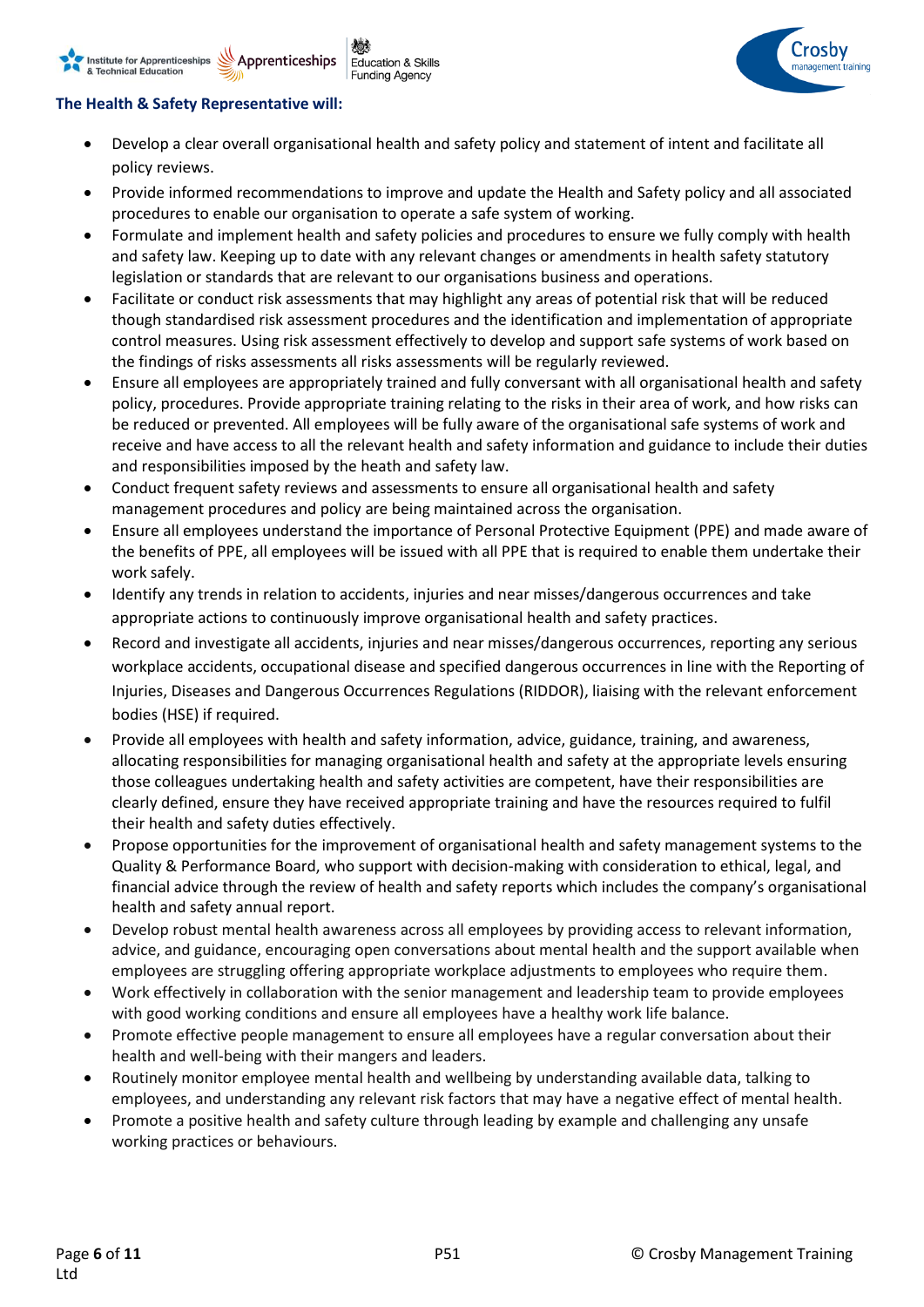



#### **The Heads of Departments:**

Will work collaboratively with the appointed organisational Health and Safety Representative to ensure their own personal health safety and wellbeing and that of their colleagues under their responsibility, this includes any other people who may be affected by the company's operations/activities.

#### **The Heads of Departments will:**

- Ensure the organisational health and safety policies and any associated procedures are available to all employees, identify any health and safety training needs to the appointed organisational health and safety representative (Gary Cooper).
- To carry out their health and safety duties ensuring the colleagues under their responsibility fully understand their health and safety responsibilities and are appropriately equipped to enable them to work safely.
- Conduct specific risk assessments working in collaboration with and under the guidance of the appointed organisational health and safety representative.
- Where required provide written work instructions or standard operating procedures, method statements outlining any potential risks and hazards associated with the operations being undertaken, ensuring that all colleagues are fully aware of the relevant health and safety control methods that will keep them safe whilst at work.
- Ensure accidents, injuries, work related ill health, near-misses/dangerous occurrences reporting procedures are fully understood and complied with and assist the appointed organisational health and safety representative with any investigations.
- Ensure that all relevant health and safety information, notices, policies, and procedures (fire & emergency evacuation procedures), insurance liability certificates, named first aiders, are prominently displayed in all work areas.
- Ensure that all new employees are provided with a copy of the organisational health and safety policy, receiving good standard of induction and introduction the Crosby health and safety management procedures, and safe working procedures and expectations.
- To lead by example on all matters of health, safety, welfare, and wellbeing.

#### **All Colleagues:**

We fully respect the rights of every colleague to work in a safe and healthy environment, however we expect every colleague to work safely and fully adhere to their responsibilities under the Management of Health and Safety at Work Regulations 1992 in conjunction with the Health and Safety at Work Act 1974.

Everyone has a right to work in a safe and healthy environment, and to feel confident that everyone is looking out for each other's best interests. Whatever else your job involves, this forms an important part of your responsibilities at work.

#### **All colleagues will:**

- Taking care of their own health and safety, and that of others.
- Not put anyone at risk through what they do, or neglect to do.
- Fully cooperate with Crosby and those they work with and comply with all relevant health and safety law and statutory regulations.
- Participate in any health and safety or other relevant training provided that supports health, safety, and wellbeing in the workplace.
- Follow all workplace safety procedures, instructions, and risk assessment outcomes.
- Operate machinery, equipment, and use substances safely in line with training received.
- Report any illness or the use of medication that may impair or affecting your ability to carry out your work safely.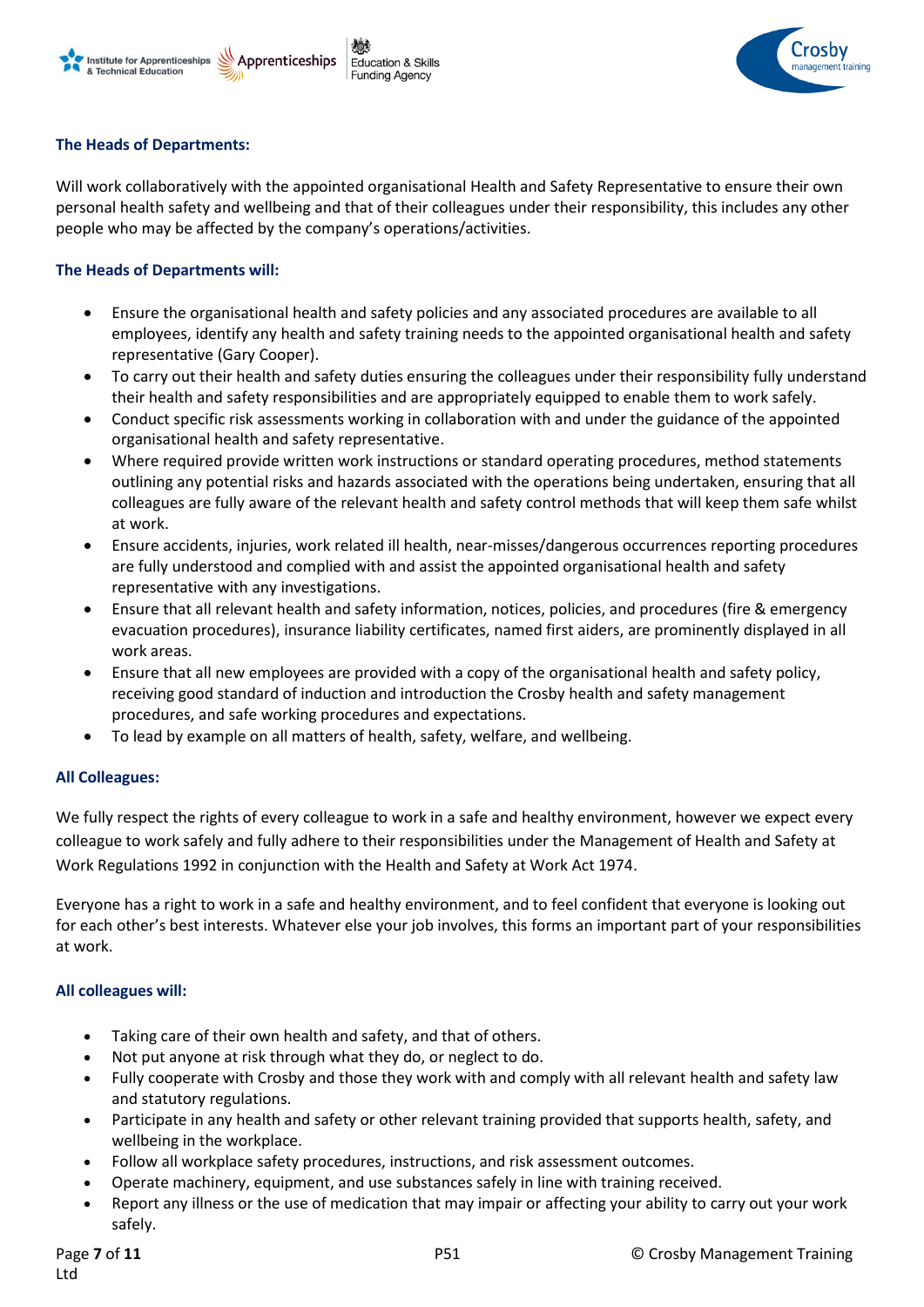#### Apprenticeships Apprenticeships **Education & Skills** & Technical Education **Funding Agency**



- Do not be under the influence of an intoxicant that could affect your ability to work safely.
- Report any shortcomings or concerns about, health and safety arrangements.
- Report any defects in machinery, equipment, or working systems that present danger.
- Report any accidents, injuries, ill-health, near miss/dangerous occurrences promptly to their Heads of Departments (managers).

#### **Crosby will make every effort to ensure that all employees take full responsibility for their health and safety:**

As a responsible, safe employer we will always uphold our duty of care to all employees, and part of that responsibility is making sure that our colleagues are looking after themselves and each other.

Our employees feel they are part of a big team, we set a good example in the health and safety measures and policies that we have put in place and provide clear information and training to help everyone achieve the highest standards of health and safety in the workplace.

We actively encourage all employees to get involved with health and safety in the workplace, to be proactive, and not to hesitate and ask questions and raise concerns about company health and safety procedures and working practices.

We believe we have a responsibility to seek representation from our employees, which includes feedback from those who have first-hand experience of the systems and procedures of work, that leaders and managers may not have identified?

## **12. The Health & Safety of Apprentices (learners):**

We will ensure through our health & safety policies, procedures and safe working and learning practices that all apprentices (learners) work and learn in a safe environment, we are committed to protecting all apprentices (learners) from potential harm. We expect all apprentices (learners) to be mindful of their own welfare and wellbeing and execute in full their own individual responsibilities to work and learn in a way that does not pout themselves and others at risk.

### **13. Risk Assessment-Apprentices (learners).**

- A risk assessment or health a formal safety check will be completed in collaboration with employers at the start of the apprenticeship programme, we will ensure that all employers have relevant and current employers' liability insurance, and all apprentices receive a full health and safety induction into the workplace and jobs.
- All risk assessments or formal safety checks will take into consideration the apprentices age, potential vulnerability and their job role, a separate specific risk assessment will be completed if deemed necessary.
- It is the responsibility of the employer to conduct their own risk assessments on their sites, however Crosby will conduct a pre-start due diligence check of the employer's risk assessments, health and safety reporting procedures and risk control measures.
- Job role specific risk assessments will be reviewed when changes in circumstances are identified.
- We ensure that all employers have a full commitment to provide their apprentice with a working and learning environment that meets current health and safety statutory regulation and legislation.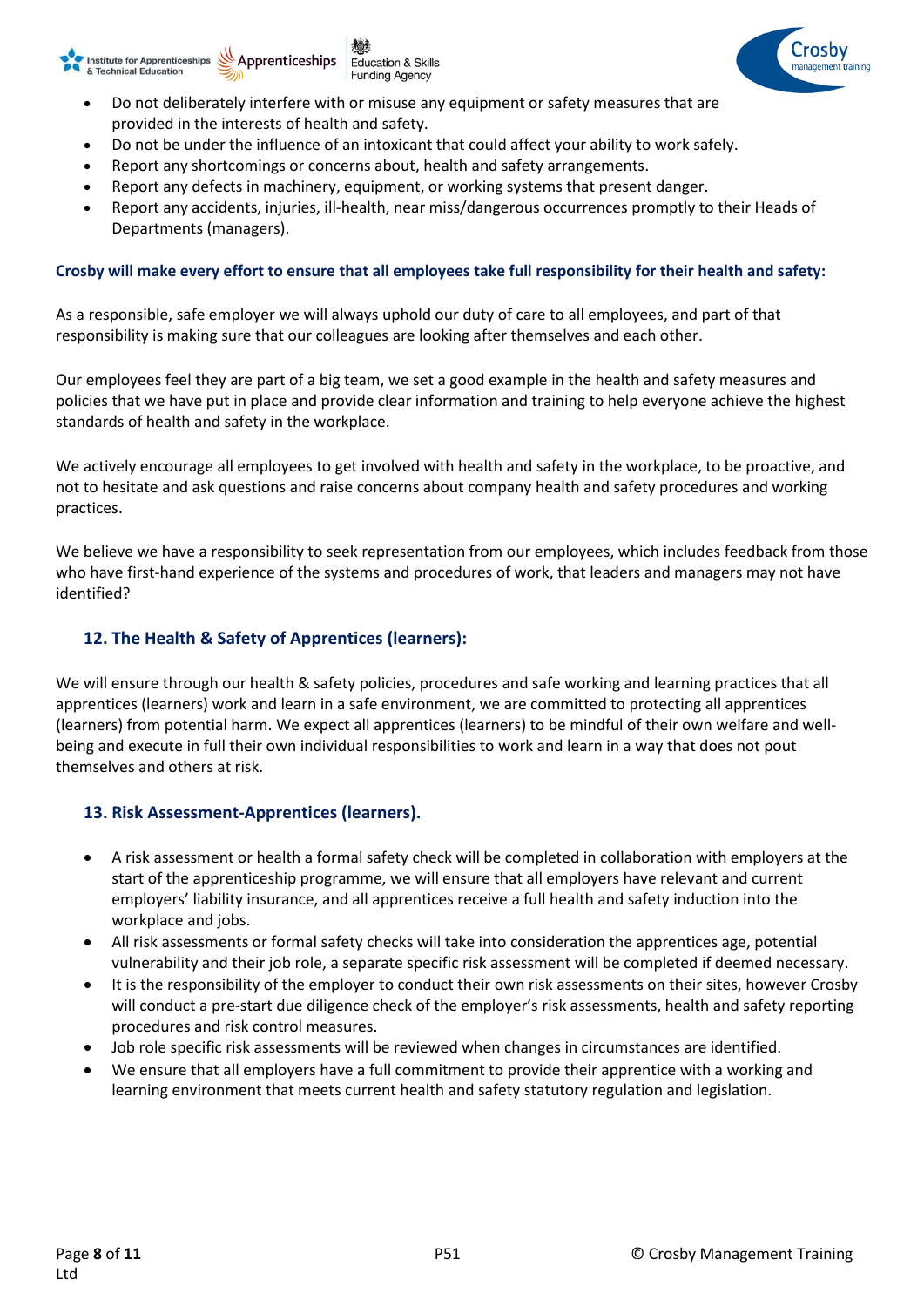# **14. Trainer's training:**

Institute for Apprenticeships

& Technical Education

- All Crosby trainers will complete mandatory health and safety training as part of their Crosby induction to the company.
- All Crosby trainers will complete appropriate health & safety training.

**Education & Skills** 

**Funding Agency** 

Apprenticeships

• We will provide all employees with relevant health and safety training, and when required decide for ongoing health and safety training particularly for apprenticeship programmes in Butchery.

## **15. Apprentice training:**

- Apprentices will be provided with health and safety training as part of their induction/enrolment onto their apprenticeship programme, covering health and safety in learning and working environment.
- The apprentice will be directed to and provided with access to this Crosby health and safety policy during their induction/enrolment.
- It is the responsibility of the apprentice's employer to conduct their own employee induction which will include all relevant workplace health and safety information, the employer will provide the apprentices with access to further health and safety training.
- We will check and ensure that employers induction training meets with the relevant standards and due diligence processes that provides the apprentice with level of health and safety awareness and care they require in their training and workplace.
- Apprentices are provided with workplace mentors; mentors will provide the apprentice with ongoing health safety support and training throughout the duration of their apprenticeship programme.

## **16. Apprenticeship health & safety due diligence:**

Crosby maintains a central data base of all the employers we work with, we aim to ensure that all health and safety standards are met by conducting health and safety checks and due diligence prior to the apprentices, this process will include the following:

- Apprentice contract and agreement.
- Apprentice commitment statement.
- Health and safety policy to include risks assessments for young people and or vulnerable individuals or groups.
- Safeguarding and Prevent Duty.
- Equality and diversity to include equality of opportunity.
- Employer liability insurance.
- Employee handbook.
- Employee induction.

Should an employer identify that they do not have the above in place an informed decision not to progress with enrolment will be made.

### **17. Health & Safety and accidents for apprentices on programme:**

- In the event of an accident, injury, or ill-health whilst the apprentice is at their normal place of work whether undergoing apprenticeship training at the time or not, Crosby would seek to be notified of such an event and details surrounding the accident. We will fully support the employer and the apprentice where required or necessary.
- We will continue to communicate with the employer throughout the apprentice's period of ill-health or until the apprentice is fully recovered from an accident or injury.
- In the event of a break in learning that covers a period of ill-health or because of an accident, when the apprentice and the employer have made the decision to return to work and learning, we will assist both parties in the effective return from their break in learning.

`roshv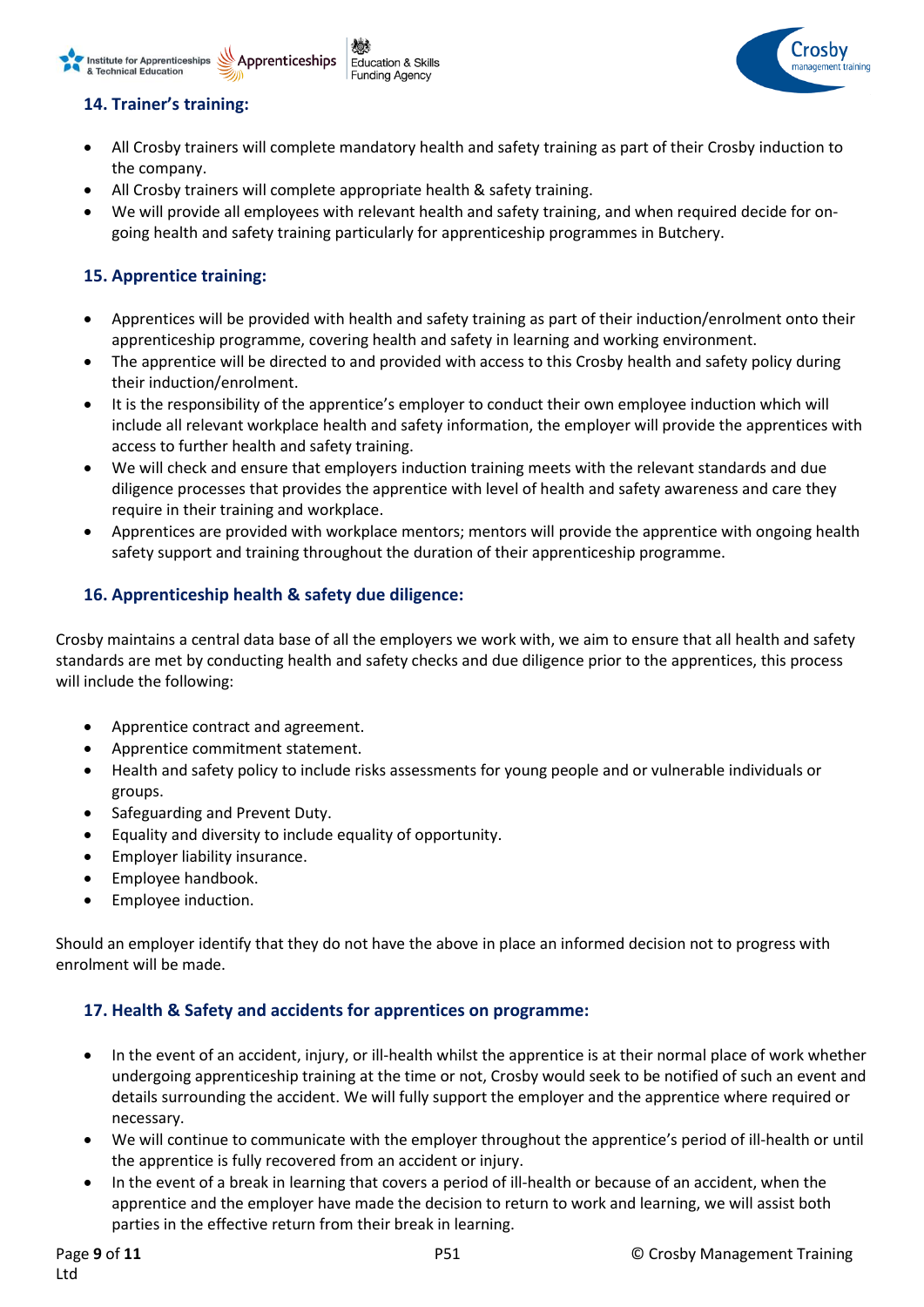



• Whilst the employer bears the main responsibilities in relation to the health and safety of their employees, we recognise that we the "apprenticeship training provider" has an important role to play in ensuring the health, safety, and wellbeing of our apprentices. We are fully committed to assist and provide a supporting role to employers in their health and safety duties and responsibilities.

## **18. Recording and reporting of health and safety (accidents, near misses and dangerous occurrences):**

- We will ensure that robust systems and procedures are in place for accident and incident reporting, escalation, investigation, and where applicable notification to local authorities or the HSE.
- It is the responsibility of the employer to record and report accidents and incidents regarding health and safety, however it is our intention to work effectively in collaboration with all our employers and will expect that all health and safety incidents and accidents involving Crosby apprentices are reported to us as soon as possible.

### **19. Health and wellbeing:**

• We recognise the importance of both the physical and mental wellbeing of our employees and apprentices, (learners), we acknowledge, recognise, predict, and adapt effectively to the changing needs of our employee and apprentices, we will provide all of employees and apprentices with confidential assistance when required.

### **20. Health & Safety Policy Summary:**

This Crosby Health and Safety policy applies to all employees, employers and service users, the Crosby head office is located within a managed services building, therefore this policy is to be read in conjunction with the building/facilities health and safety policy.

On occasions our apprentices will be required to attend training at the Crosby offices, this policy applies to all Crosby apprentices who are visiting our offices.

All employers with Crosby apprentices on programme have their own obligations to comply with all relevant health and safety statutory legislation, as defined within their own health and safety polices that are aligned to the ESFA apprenticeship funding rules which are not fully set out in the scope of this policy document. However, we will conduct appropriate due diligence for all new employers we work with to ensure they fully comply with legislation ensuring all Crosby apprentices are safe whilst at work and whilst in training.

We believe that health and safety is everyone's business, our employees have a vital role to play in keeping our company protected, healthy, and happy. Our employees know their health, safety and welfare rights and are encouraged to take an active part in taking care of themselves and each other.

We aim to set a good example through our health and safety management provision, we provide clear communication, encouragement, and [training](https://prosafetyuk.wpengine.com/online-courses/) that nurtures a positive and sensible approach to health and safety across our business and clients.

We care for the wellbeing and safety of those we work with and will ensure that our company promotes and maintains a healthy working culture of loyalty and trust.

#### **21. Related Policies:**

This health and safety policy should be read in conjunction with the following policies: